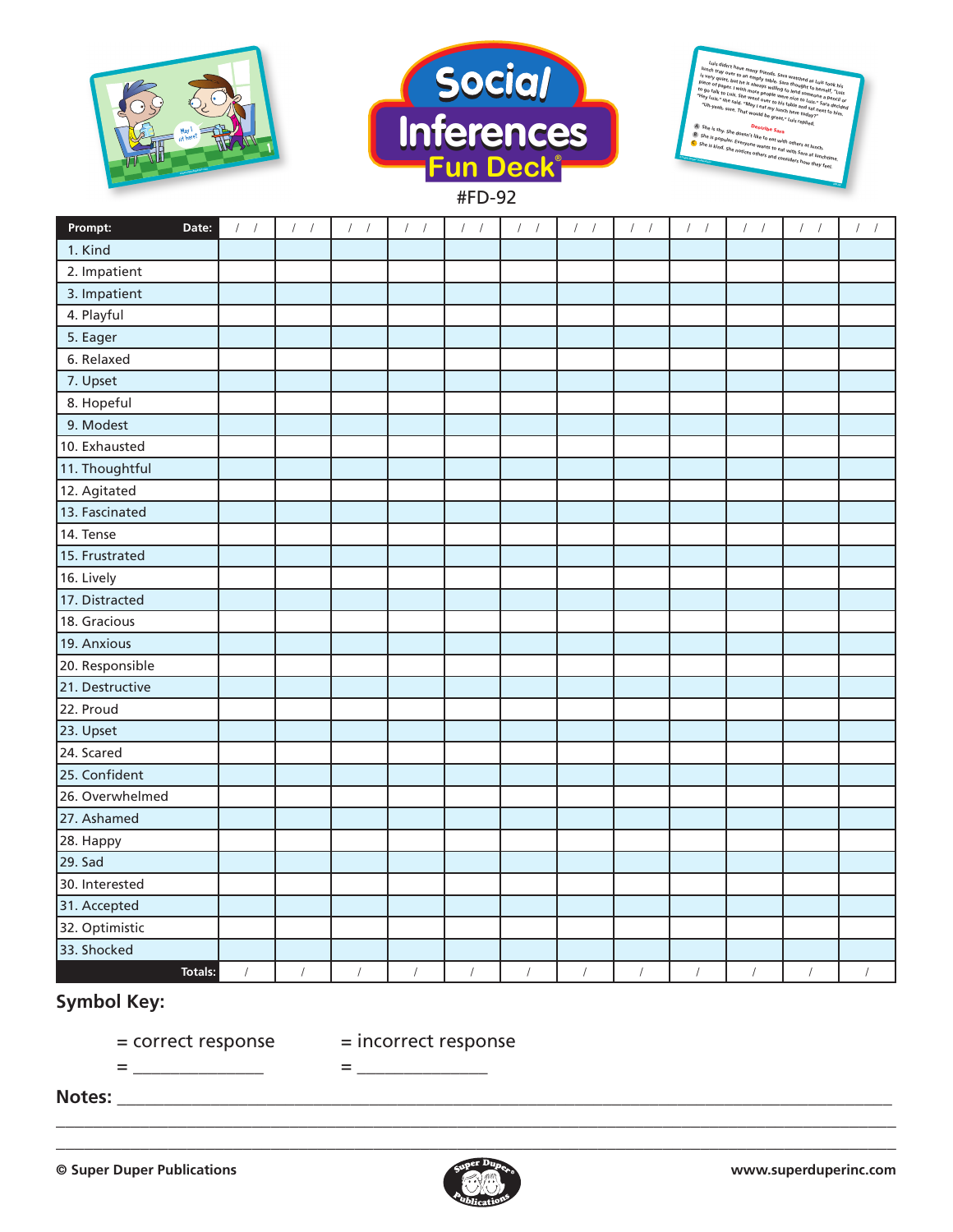





**Prompt: Date:** / / / / / / / / / / / / / / / / / / / / / / / / 34. Hungry 35. Embarrassed 36. Confused 37. Satisfied 38. Content 39. Fearful 40. Frustrated 41. Ecstatic 42. Disappointed 43. Worried 44. Forgetting to Clean Your Room 45. Saying "Thank You" 46. Not Listening to the Teacher 47. Waiting Your Turn 48. Cleaning Up After an Accident 49. Interrupting the Teacher 50. Introducing Yourself to Others 51. Forgetting Your Homework 52. Doing What a Friend Wants 53. Asking for Something Over and Over 54. Taking off Muddy Boots 55. Not Paying Attention 56. Being On Time 57. Asking the Teacher First 58. Waiting Patiently 59. Ask Before You Leave 60. Asking a Question When You Need Help 61. Playing Around in a Public Place 62. Choosing Someone to Be On Your Team 63. Letting Others Finish Their Homework **Totals:** / / / / / / / / / / / /

## **Symbol Key:**

= \_\_\_\_\_\_\_\_\_\_\_\_\_\_ = \_\_\_\_\_\_\_\_\_\_\_\_\_\_

= correct response = incorrect response

**Notes:** \_\_\_\_\_\_\_\_\_\_\_\_\_\_\_\_\_\_\_\_\_\_\_\_\_\_\_\_\_\_\_\_\_\_\_\_\_\_\_\_\_\_\_\_\_\_\_\_\_\_\_\_\_\_\_\_\_\_\_\_\_\_\_\_\_\_\_\_\_\_\_\_\_\_\_\_\_\_\_\_\_\_\_



\_\_\_\_\_\_\_\_\_\_\_\_\_\_\_\_\_\_\_\_\_\_\_\_\_\_\_\_\_\_\_\_\_\_\_\_\_\_\_\_\_\_\_\_\_\_\_\_\_\_\_\_\_\_\_\_\_\_\_\_\_\_\_\_\_\_\_\_\_\_\_\_\_\_\_\_\_\_\_\_\_\_\_\_\_\_\_\_\_\_